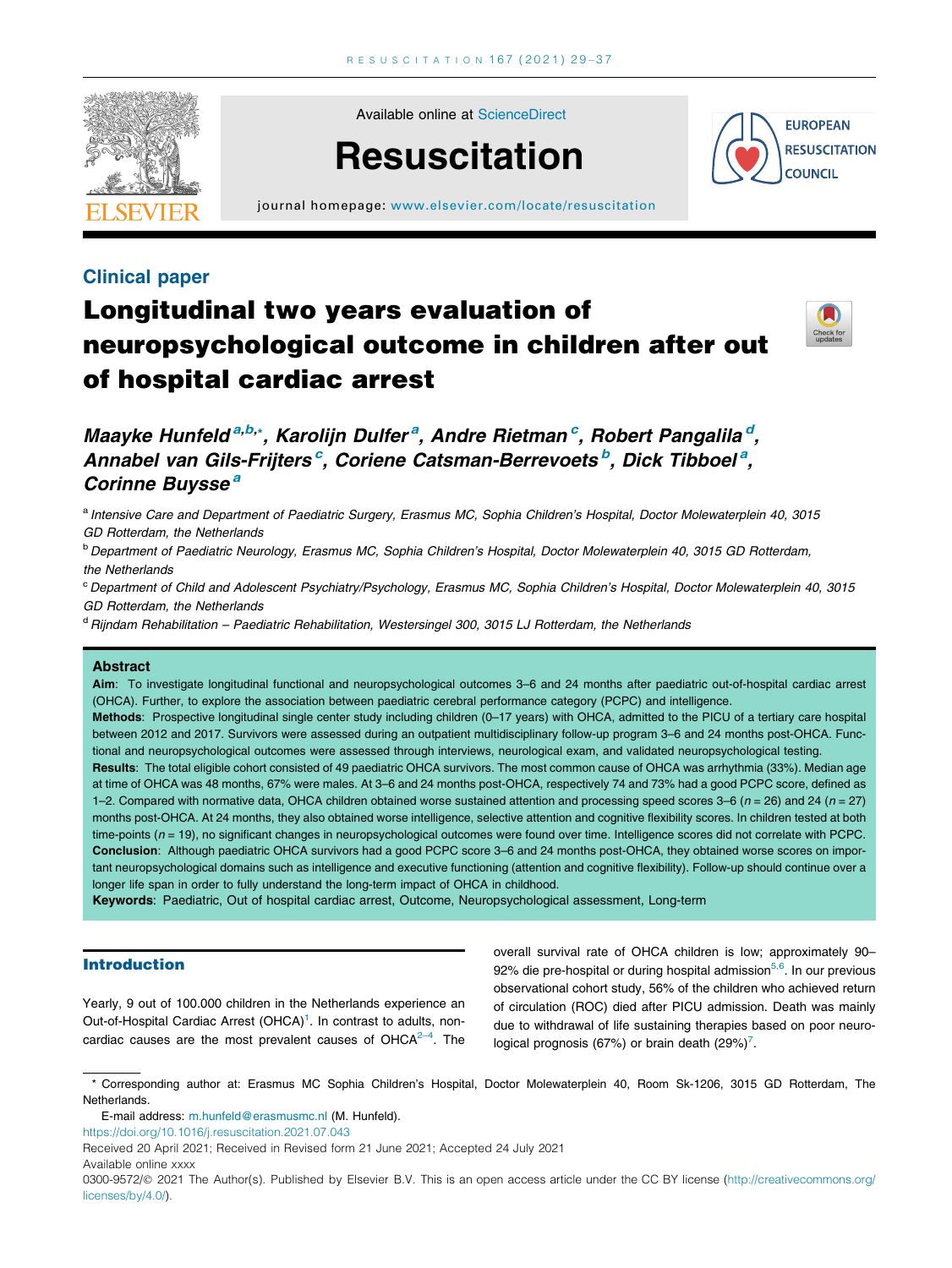In a recent study including 1980 children with OHCA, 125 of 162 survivors (77%) had a favorable outcome at discharge expressed in a good pediatric cerebral performance category (PCPC) $^6$  $^6$ .

PCPC is often used as an outcome measure in studies describing neurological outcome after paediatric  $OHCA<sup>8,9</sup>$ . However, PCPC is a crude outcome on a scale ranging from 1 to 6 (normal; mild, moderate or severe disability; comatose; dead) (supplementary file 1). It is unknown whether PCPC at discharge reflects daily function at longer term and if it appropriately reflects the level of neuropsychological functioning. Neuropsychological deficits are expected as sequelae in children after cardiac arrest (CA), due to ischaemic changes in the brain during and around CA. Identification of cognitive deficits is of paramount importance as these deficits may delay or even prevent the development of academic and social skills, causing long-term restrictions in activities and participation in daily life. This phenomenon is known as growing into deficit<sup>[10](#page-8-0)</sup>.

Little is known about long-term neuropsychological functioning in OHCA survivors $11,12$ .

In a cross-sectional cohort of in-and-out of hospital CA survivors (median follow-up interval 5.6 years), lower scores were found for intelligence and visual memory, compared with the general population<sup>[11](#page-8-0)</sup>.

In the THAPCA trial, 85 parents of OHCA children reported, during a single interview by phone at 1-year follow-up, neurocognitive problems in their children such as problems in adaptive behaviour, communication, daily living and motor skills $12$ . In this same study, most children displayed significant deficits in intelligence domains of neuropsychological tests.

Since 2012, our hospital provides a standardised multidisciplinary follow-up program for paediatric OHCA survivors with structured and repeated outpatient clinic visits including functional and neuropsychological assessments. Within this context (1) we investigated functional and neuropsychological outcomes 3–6 and 24 months after paediatric OHCA and (2) explored whether PCPC scores were associated with intellectual functioning in paediatric OHCA survivors.

# Methods

# Study design and participants

This prospective study was performed in children admitted to the paediatric intensive care unit (PICU) of Erasmus MC-Sophia Children's Hospital, the single tertiary-care University children's hospital providing health care to children in the southwest of The Netherlands (referral area 4 million inhabitants, 25% of the Dutch population). The Erasmus MC Ethical Review Board approved the study protocol (MEC-2019–0259). In accordance with the Dutch law, signed informed consent was not required at moment of inclusion.

We included children (0–17 years) who experienced OHCA between 2012 and 2017 and survived to hospital discharge. OHCA was defined as unresponsiveness with absent palpable pulse, no signs of life, or healthcare provider perceived need for chest compressions for at least one minute<sup>7</sup>.

Exclusion criteria were a pre-arrest PCPC score >3 and children diagnosed with a neurodegenerative disease.

# Data collection

As part of standard care children were invited to our multidisciplinary follow-up program at the outpatient clinic 3–6 and 24 months post-OHCA. Functional outcomes were assessed by an experienced paediatric neurologist (MH) and paediatric intensivist (CB) through a semi-structured interview with children and their parents/ caregivers and through physical and neurological exams. When no follow-up visit took place, these outcomes, if available, were collected from notes in the patient records (records of hospital visits with other physicians). Neuropsychological outcomes were assessed by an experienced psychologist. If neuropsychological testing was performed elsewhere, results were retrieved after parental consent.

# Demographical and OHCA variables

The following variables were retrospectively collected from ambulance registration forms and in hospital electronic health records: 1. Baseline patient characteristics (e.g. gender, age, socioeconomic status (SES) parents, pre-arrest PCPC), 2. OHCA and post-OHCA characteristics (aetiology, first monitored rhythm, bystander cardiopulmonary resuscitation (CPR), duration CPR, first pH and lactate), and 3. Medical outcome (survival and PCPC at hospital discharge). The SES was calculated using a 'Status Score' divided into tertiles to interpret a 'low status', middle status' and 'high sta-tus<sup>'[13](#page-8-0)</sup>. The 'Status Score' is based on income, education level and unemployment rate by postal code.

# Outcomes measures

#### Functional outcomes

The following functional outcomes were assessed: PCPC score, school attendance, motor deficits and epilepsy. PCPC scores were dichotomised into 'good' outcome (score 1 and 2) or 'poor' outcome  $(scores 3-6)^6$ . All PCPC scores were determined by a paediatric neurologist (MH).

#### Neuropsychological outcomes

Validated, age-appropriate neuropsychological tests and questionnaires with Dutch normative testdata were used to assess a broad range of neuropsychological domains, see supplementary file 2 for detailed description.

- 1. Development and intelligence in children (all ages): ageappropriate versions of the Bayley Scales of Infant Development or the Wechsler Scales (BSID-II, Bayley-III, WPPSI-III, WISC-III or WAIS-IV) $14-17$ .
- 2. Selective attention: Stroop Color Word Test  $(≥8 \text{ years})^{18}$ .
- 3. Sustained attention: Bourdon-Vos cancellation test ( $\geq$ 6 years)<sup>[19](#page-8-0)</sup>.
- 4. Processing speed: from the Wechsler Scales (WPPSI-III, WISC-III or WAIS-IV) ( $\geq$ 4 years)  $14-16$ .
- 5. Visual motor integration: Beery Developmental Test of Visual Motor Integration (Beery-VMI) ( $\geq$ 2 years)<sup>[20](#page-8-0)</sup>.
- 6. Verbal memory: Rey auditory verbal learning test (Rey-AVLT), delayed recall  $(>6$  years)<sup>21,22</sup>.
- 7. Visual memory: Rey-Osterrieth complex figure test (Rey-CFT) recognition ( $\geq$ 6 years)<sup>23</sup>.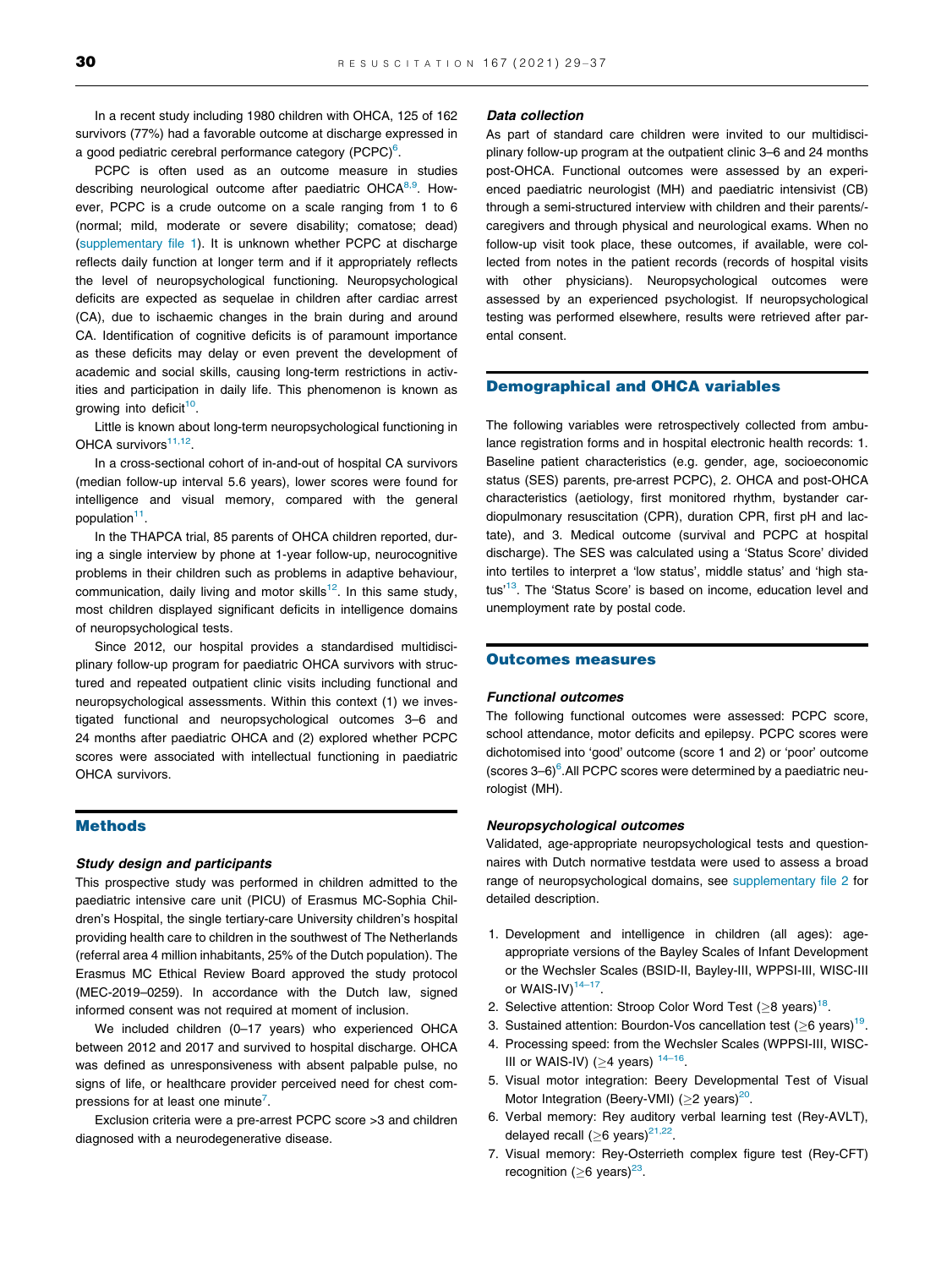- 8. Executive functions (cognitive flexibility): Trail-Making Test part B (TMTB) ( $>8$  years)<sup>24</sup>.
- 9. Parent-reported executive function: Behaviour Rating Inventory of Executive Function questionnaires (BRIEF-P or BRIEF) (2  $vears$ <sup>[25](#page-8-0)</sup>.

### Statistical analyses

Outcomes of participants and non-participants were compared with independent sample t-tests for normally distributed continuous data, Mann–Whitney U tests for non-normally continuous data and Fisher's exact test for dichotomous data. Normality of all data was examined with the Shapiro-Wilk test.

Neuropsychological outcome standard scores were converted into Z-scores by calculating the difference with the test-mean, divided by the test-SD. A negative Z-score reflects a worse score compared with the norm (for comparable interpretation, BRIEF zscores were multiplied by  $-1$ ). One-sample t-tests were performed to compare neuropsychological outcomes of OHCA survivors with the normative  $Z$ -score = 0.

Repeated measures of participants at 3–6 and 24 months were compared with non-parametric paired tests (Wilcoxon signed rank tests) for continuous Z-scores. Due to the explorative design of this study, no correcting for multiple testing was performed. Correlations between PCPC and intellectual functioning were analyzed using Kendall's tau-b.

All analyses were performed with SPSS 25.0 for Windows. Results were considered statistically significant at  $p$  values <0.05.

## **Results**

Between January 2012 and December 2017, 113 children were admitted to the PICU following ROC post-OHCA ([Fig. 1](#page-4-0)). Of these 113 children, 51 (45%) survived to hospital discharge. Two were excluded due to pre-arrest PCPC > 3.

In the eligible sample of 49 children, the most common causes of OHCA were (33%) arrhythmia and near-drowning (31%) (supplementary file 3). At time of OHCA, median age was 48 months (IQR 17–166) and 67% were males. SES was low in 20%, middle in 61% and high in 16%, which was significantly lower than the SES distribution in the Netherlands $^{26}$  $^{26}$  $^{26}$ . Median PCPC score at hospital discharge was 2 [IQR 1–3], with good outcome in 73%.

Demographical and OHCA variables between neuropsychological tested and non-tested children were overall comparable (supplementary file 4). Except that tested OHCA children were significantly older than non-tested children at 3–6 months ( $p = 0.03$ ).

### Outcome 3–6 months after OHCA

Of the eligible 49 children, 36 (73%) visited the outpatient clinic. Twenty-six (53%) children underwent neuropsychological assessment. Reasons for no follow-up visits and testing are described in [Fig. 1.](#page-4-0) One child with severe neurological sequelae died 6 months post-OHCA due to pneumonia. One child could not be tested neuropsychologically due to severe neurological deficits post-OHCA.

#### Functional outcomes

Of the 49 children, 20/24 school-aged children (83%) returned to school. One patient attending secondary education changed to a lower education level due to cognitive problems related to OHCA. One child was diagnosed with epilepsy. Neurological exam revealed hemiparesis in 5 and tetraparesis in 2 children (14%) (Gross Motor Function Classification System (GMFCS) varying from  $I-V^{27}$  $I-V^{27}$  $I-V^{27}$ ). Median PCPC score was 2 [IQR 1–3]; 36 children (74%) had a good outcome ([Table 1](#page-4-0)).

#### Neuropsychological outcomes

In the 26 children who underwent neuropsychological assessment, verbal, performance, and total IQ scores did not differ significantly from norm data [\(Table 2\)](#page-5-0). Significantly lower scores, compared with norm data, were found for sustained attention and processing speed; respectively 88% and 47% of the children scored >1 SD below the norm (in the general population 16% is expected), see [Table 2.](#page-5-0) Median Z-scores for most neuropsychological domains were lower than zero, [Fig. 2.](#page-5-0)

#### Outcome 24 months after OHCA

Of 48 eligible children (one patient died 6 months post-OHCA), 27 children (56%) visited the outpatient clinic and 27 (56%) underwent neuropsychological assessment. One child who visited the outpatient clinic could not be tested due to severe neurological deficits post-OHCA, [Fig. 1.](#page-4-0)

# Functional outcomes

Of these 48 children, 26/32 school-aged children (81%) went back to school. Due to cognitive problems related to OHCA, 2 children at regular primary school changed to a different school with smaller groups and 2 secondary school children changed to a lower education level. Neurological exam revealed hemiparesis in 4 children, tetraparesis in 1 child and 1 child had ataxia (15%) (GMFCS varying from I-V (27)) ([Table 1\)](#page-4-0). Median PCPC score was 2 [IQR 1–3.5]; 35 children (73%) had good outcome.

#### Neuropsychological outcomes

In the 27 children with neuropsychological assessment, total, verbal, and performance IQ scores were lower compared with normative data; respectively 46%, 46%, and 38% of the children scored >1 SD (15 IQ points) below the mean norm score ([Table 2\)](#page-5-0). They also obtained worse scores for selective attention, sustained attention, processing speed, and cognitive flexibility compared with norm data; respectively 70%, 83%, 58% and 60% scored >1 SD lower than the norm [\(Table 2\)](#page-5-0). Median Z-scores for most domains were lower than zero, [Fig. 2.](#page-5-0)

#### Repeated measures 3–6 and 24 months

In 38 of 49 patients, PCPC scores were assessed at both 3–6 and 24 months: in 32 (85%) PCPC remained good (1–2), in 4 (10%) remained poor (PCPC > 2), and in 2 children (5%) PCPC improved from poor to good.

In 19 patients (39%) with repeated neuropsychological testing, total, verbal and performance IQ scores and neuropsychological domain scores did not change significantly (supplementary file 5 and 6, [Fig. 3](#page-6-0)).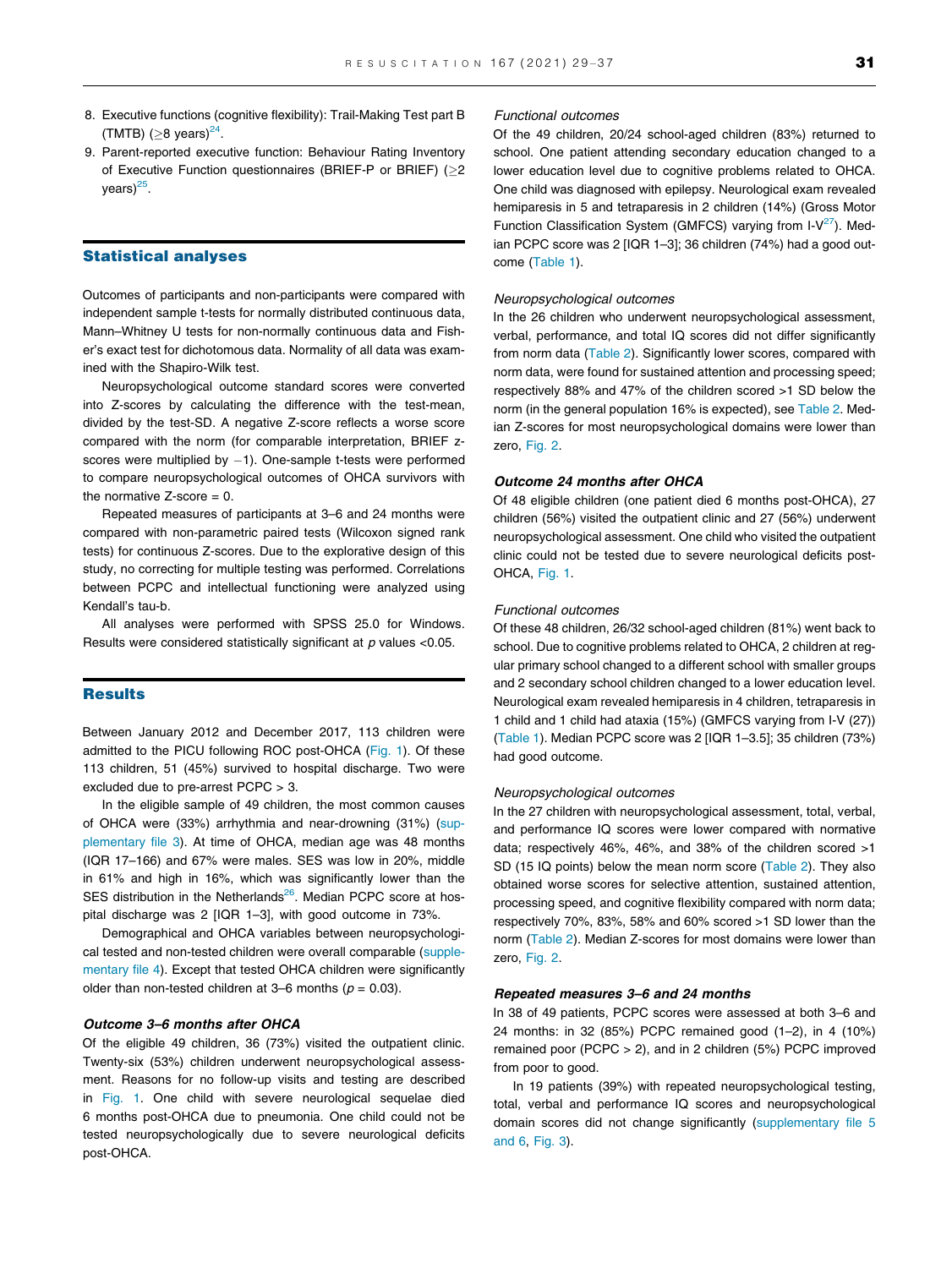

e One patient hematological malignancy and one patient genetic disorder (at 3-6 months nog diagnosed yet)

f 3 patients didn't visit the follow-up outpatient clinic, but neuropsychological assessment was performed in another university hospital or by a different department in Erasmus Medical Center

BLS= basic life support; ROC= return of circulation; OHCA= out of hospital cardiac arrest; PCPC= pediatric cerebral performance category; PICU= pediatric intensive care unit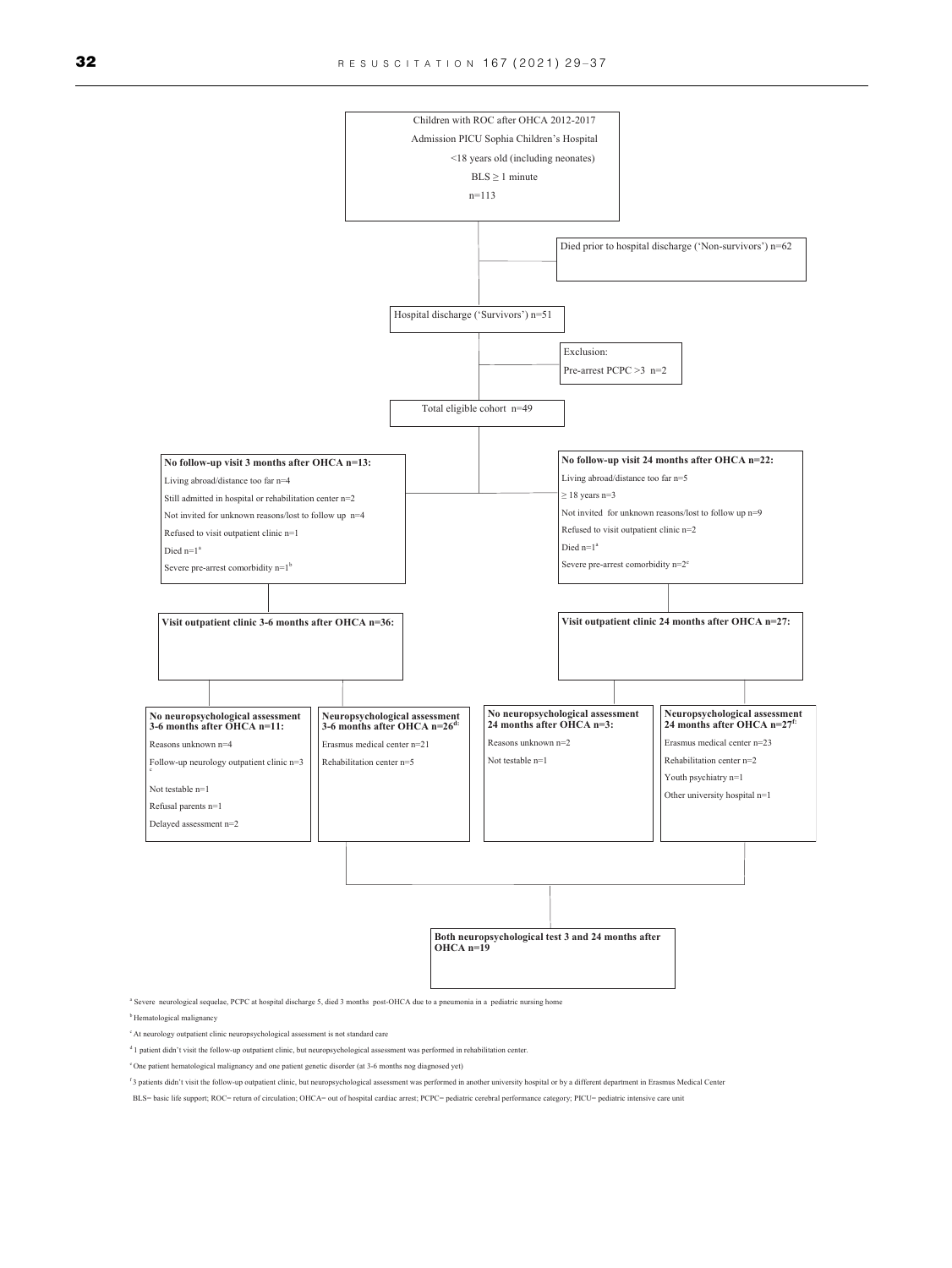|                                                                            | All patients           | <b>Tested</b><br>3-6 months | <b>Tested</b><br>24 months |                                     |  |  |  |  |  |  |
|----------------------------------------------------------------------------|------------------------|-----------------------------|----------------------------|-------------------------------------|--|--|--|--|--|--|
|                                                                            | $n = 49$               | $n = 26$                    | $n = 27$                   |                                     |  |  |  |  |  |  |
| Characteristics<br>Age at admission (months)                               | 48 (17-166)            | $90(31 - 177)$              | 88 (32-164)                |                                     |  |  |  |  |  |  |
| Gender male                                                                | 33 (67)                | 19 (73)                     | 18 (67)                    |                                     |  |  |  |  |  |  |
| <b>Bystander CPR</b>                                                       | 39 (80)                | 22(85)                      | 22 (73)                    |                                     |  |  |  |  |  |  |
| Initial rythm shockable                                                    | 17/34 (50)             | 12/19(63)                   | 12/21 (57)                 |                                     |  |  |  |  |  |  |
| Duration CPR (min)<br>Missing, n                                           | $10(3-20)$<br>10       | $10(3.5-20)$<br>5           | $8(3-44)$<br>6             |                                     |  |  |  |  |  |  |
| <b>First lactate</b>                                                       | $6.3(4.5-12.8)$        | $6.0(4.5-13.4)$             | $5.6(4.4-13.3)$            |                                     |  |  |  |  |  |  |
| Missing, n                                                                 | 3                      |                             | 3                          |                                     |  |  |  |  |  |  |
| First pH                                                                   | $7.1(7.0 - 7.3)$       | $7.2(7.0 - 7.3)$            | $7.2(7.1 - 7.3)$           |                                     |  |  |  |  |  |  |
| Missing, n                                                                 | 4                      | 1                           | 4                          |                                     |  |  |  |  |  |  |
| Etiology arrest                                                            |                        |                             |                            |                                     |  |  |  |  |  |  |
| Cardiac                                                                    | 20 (41)                | 12 (46)                     | 10 (37)                    |                                     |  |  |  |  |  |  |
| Respiratory                                                                | 21(43)                 | 11(42)                      | 13(48)                     |                                     |  |  |  |  |  |  |
| Other                                                                      | 8(16)                  | 3(12)                       | 4(15)                      |                                     |  |  |  |  |  |  |
| PCPC discharge                                                             | $2(1-3)$               | $2(1-2)$                    | $2(1-3)$                   |                                     |  |  |  |  |  |  |
| <b>SES</b>                                                                 |                        |                             |                            |                                     |  |  |  |  |  |  |
| Low                                                                        | 10(20)                 | 6(23)                       | 8(30)                      |                                     |  |  |  |  |  |  |
| Middle                                                                     | 30(61)                 | 16 (62)                     | 17 (63)                    |                                     |  |  |  |  |  |  |
| High                                                                       | 8(16)                  | 4 (15)                      | 2(7)                       |                                     |  |  |  |  |  |  |
| <b>Functional outcome</b>                                                  | All patients at        | <b>Tested patients at</b>   | All patients at            | <b>Tested patients at 24 months</b> |  |  |  |  |  |  |
|                                                                            | 3-6 months<br>$n = 49$ | 3-6 months<br>$n = 26$      | 24 months<br>$n = 48a$     | $n = 27$                            |  |  |  |  |  |  |
|                                                                            |                        |                             |                            |                                     |  |  |  |  |  |  |
| <b>PCPC</b><br>Poor                                                        | 7(14)                  | 2(8)                        | 3(6)                       | 2(8)                                |  |  |  |  |  |  |
| Good                                                                       | 36 (74)                | 24 (92)                     | 35(73)                     | 24 (92)                             |  |  |  |  |  |  |
| Missing, n                                                                 | 6(12)                  | 0                           | 10(21)                     | 0                                   |  |  |  |  |  |  |
| Return to school <sup>b</sup>                                              | 20 (83)                | 14 (88)                     | 26 (81)                    | 22 (96)                             |  |  |  |  |  |  |
| Missing, n                                                                 | 2(10)                  | $\mathbf 0$                 | 5(16)                      | 1                                   |  |  |  |  |  |  |
| Epilepsy                                                                   | 1(2)                   | 0(4)                        | $\overline{0}$             | $\mathbf{O}$                        |  |  |  |  |  |  |
| Missing, n                                                                 | 8                      | $\mathbf 0$                 | 16                         | 2                                   |  |  |  |  |  |  |
| Neurological motor deficits <sup>c</sup>                                   | 7(14)                  | 5(19)                       | 6(13)                      | 4(15)                               |  |  |  |  |  |  |
| Missing, n                                                                 | 9                      | 0                           | 11                         | 1                                   |  |  |  |  |  |  |
| Data are presented as $p(9/)x$ ar modian (IOD: $2Fth$ , $7Fth$ persentile) |                        |                             |                            |                                     |  |  |  |  |  |  |

#### <span id="page-4-0"></span>Table 1 – Characteristics and functional outcome of OHCA survivors and participants neuropsychological assessment 3–6 and 24 months after OHCA.

Data are presented as *n* (%) or median (IQR: 25th–75th percentile).<br>CPR = cardiopulmonary resuscitation, PCPC = pediatric cerebral performance category scale, SES = socioeconomic status.

 $A^a$  N = 48, 1 patient died at 6 months.

 $\blacktriangleleft$ 

<sup>b</sup> Only applicable for children beyond the age of 4. At 3–6 months  $N \ge 4$  yrs = 24, at 24 months  $N \ge 4$  yrs = 32.<br><sup>c</sup> Motor symptoms: hemiparesis, tetraparesis or ataxia (Gross Motor Function Classification System (GMF

Fig. 1 – Flowchart of included patients, see attachment, <sup>a</sup>Severe neurological sequelae, PCPC at hospital discharge 5, died 6 months post-OHCA due to a pneumonia in a paediatric nursing home, <sup>b</sup>Hematological malignancy, <sup>c</sup>At neurology outpatient clinic neuropsychological assessment is not standard care, <sup>d</sup>1 patient didn't visit the follow-up outpatient clinic, but neuropsychological assessment was performed in rehabilitation center, <sup>e</sup>One patient hematological malignancy and one patient genetic disorder (at 3–6 months nog diagnosed yet), <sup>f</sup>3 patients didn't visit the follow-up outpatient clinic, but neuropsychological assessment was performed in another university hospital or by a different department in Erasmus Medical Center, BLS = basic life support; ROC = return of circulation; OHCA = out of hospital cardiac arrest; PCPC = paediatric cerebral performance category; PICU = paediatric intensive care unit.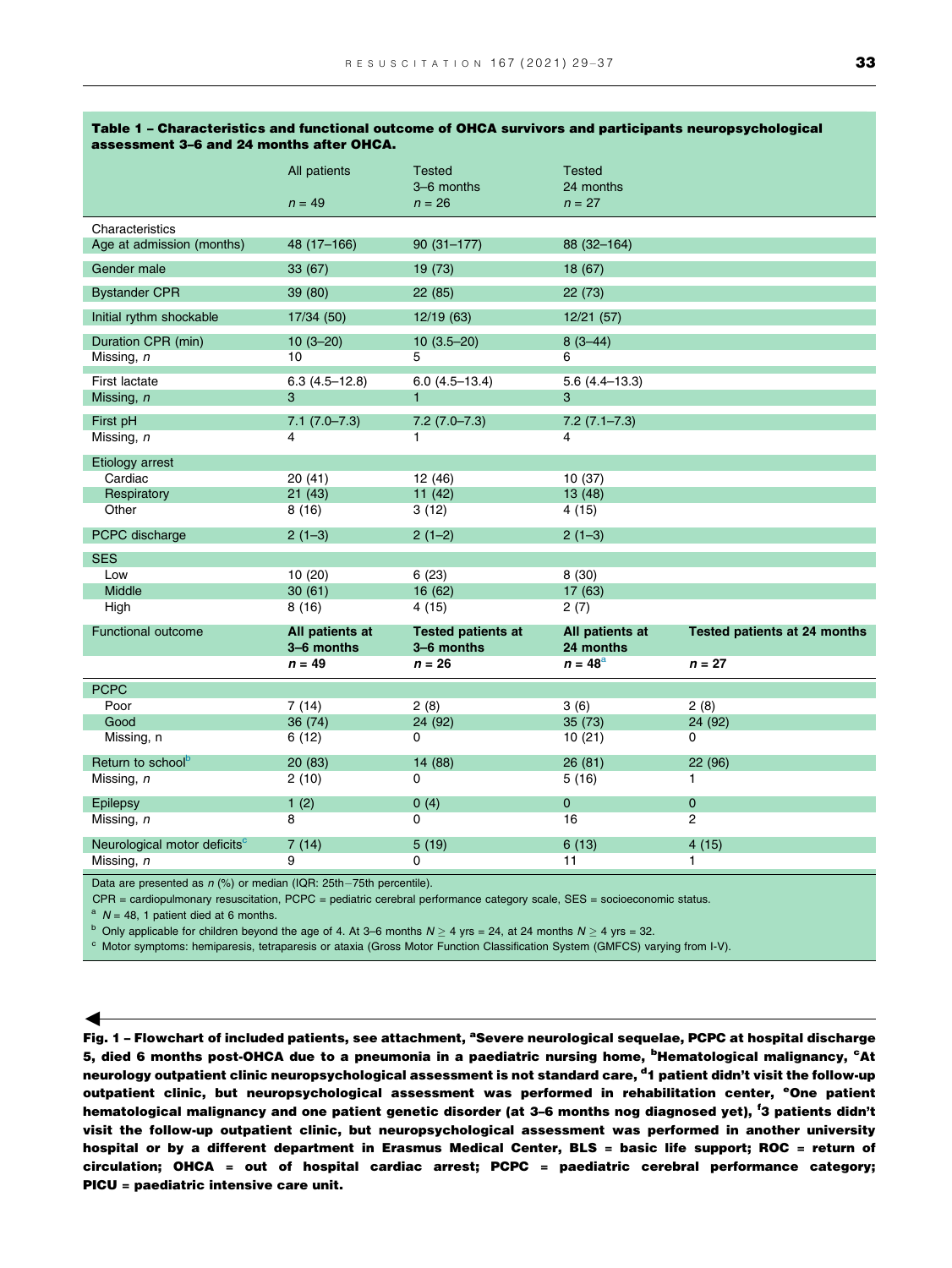| $\frac{1}{2}$ and $\frac{1}{2}$ - $\frac{1}{2}$ - $\frac{1}{2}$ . Then open up to the property of the velocity of the set of $\frac{1}{2}$ |                                                  |                 |                             |          |                                    |             |                                         |          |                                    |  |  |  |
|--------------------------------------------------------------------------------------------------------------------------------------------|--------------------------------------------------|-----------------|-----------------------------|----------|------------------------------------|-------------|-----------------------------------------|----------|------------------------------------|--|--|--|
|                                                                                                                                            |                                                  |                 | 3–6 months                  |          |                                    |             | 24 months                               |          |                                    |  |  |  |
|                                                                                                                                            | Neuropsychological outcome <sup>a</sup>          | $n^{\circ}$     | Z-score Median              | $D$ $VS$ | n(%)<br>norm $z < -1$ <sup>c</sup> | $n^{\circ}$ | Z-score<br>Median                       | $D$ $VS$ | n(%)<br>norm $z < -1$ <sup>c</sup> |  |  |  |
|                                                                                                                                            | Total IQ (all)                                   | 21              | $-0.3$ ( $-1.0$ to 0.4)     | 0.13     | 6(29%)                             |             | $24 -0.4 (-1.5 \text{ to } 0.2)$        | 0.008    | 11 (46%)                           |  |  |  |
|                                                                                                                                            | Verbal IQ (all)                                  | 16              | $-0.1$ (-1.1 to 0.3)        | 0.28     | 4(25%)                             |             | $13 -0.5 (-1.6 \text{ to } 0.4)$        | 0.05     | 6(46%)                             |  |  |  |
|                                                                                                                                            | Performance IQ (all)                             | 17              | $-0.5$ ( $-1.3$ to 0.3)     | 0.07     | 6(35%)                             | 13          | $-0.5$ ( $-2.0$ to 0.0)                 | 0.02     | 5(38%)                             |  |  |  |
|                                                                                                                                            | Selective attention (STROOP $>11y$ )             | 8               | $0.1$ (-0.1 to 0.4)         | 0.59     | 2(25%)                             |             | $10 - 1.3 (-1.6 \text{ to } -0.5) 0.02$ |          | 7(70%)                             |  |  |  |
|                                                                                                                                            | Sustained attention (Bourdon $SD > 6y$ )         | 8               | $-2.9$ ( $-4.8$ to $-1.4$ ) | 0.01     | 7(88%)                             | 12          | $-4.7$ ( $-7.4$ to $-2.2$ )             | 0.002    | 10 (83%)                           |  |  |  |
|                                                                                                                                            | Processing Speed (>4y)                           | 15              | $-0.8$ (-1.3 to 0.1)        | 0.01     | 7(47%)                             |             | $19 - 1.00 (-1.8 \text{ to } 0.0)$      | 0.003    | 11 (58%)                           |  |  |  |
|                                                                                                                                            | VMI (Beery $> 2y$ )                              |                 | 12 $0.0$ (-1.1 to 0.3)      | 0.20     | 3(25%)                             |             | $17 -0.7(-1.1)$ to 0.2)                 | 0.08     | 6(35%)                             |  |  |  |
|                                                                                                                                            | Verbal Memory (Rey-AVLT, delayed recall $> 6y$ ) | 10 <sup>°</sup> | $-0.6$ ( $-2.3$ to 0.8)     | 0.33     | $5(10\%)$                          |             | 13 0.2 $(-1.1 \text{ to } 1.1)$         | 0.82     | 4(31%)                             |  |  |  |
|                                                                                                                                            | Visual Memory (ReyRecog $>$ 5y)                  | 9               | $-1.1$ ( $-2.3$ to 0.5)     | 0.15     | 5(56%)                             |             | 12 $-0.4$ ( $-0.8$ to 0.2)              | 0.28     | 2(17%)                             |  |  |  |
|                                                                                                                                            | Cognitive flexibility (TMTB $> 8y$ )             | 9               | $-0.7$ ( $-2.0$ to 0.2)     | 0.13     | 4(44%)                             |             | 10 $-1.2$ (-2.0 to -0.1)                | 0.04     | 6(60%)                             |  |  |  |
|                                                                                                                                            | BRIEF Total score $(>2v)$                        | 9               | $0.0$ (-1.5 to 1.8)         | 0.86     | 2(22%)                             |             | 19 $0.0$ (-1.0 to 0.4)                  | 0.41     | 5(26%)                             |  |  |  |
|                                                                                                                                            |                                                  |                 |                             |          |                                    |             |                                         |          |                                    |  |  |  |

#### <span id="page-5-0"></span>Table 2 – Z-scores neuropsychological outcome 3 and 24 months after OHCA.

All neuropsychological tests were converted into Z-scores and compared with norm testdata. A higher Z-score means a better outcome.

<sup>b</sup> Numbers of patients differ for neuropsychological tests due to different age ranges and diversity of tests when children were tested elsewhere.

 $\degree$  Expected % in general population with Z-score  $\leq -1$  = 16%

# Correlation PCPC and intellectual functioning

No correlations were found between PCPC scores and total, verbal, or performance IQ scores on both moments: at 3–6 months, r ranged from  $-0.10$  to 0.08; at 24 months, r ranged from  $-0.15$  to  $-0.05$ , data not shown.

Among survivors, 3–6 and 24 months post-OHCA respectively 74% and 73% had good outcome expressed in PCPC, defined as score 1–2. Only a minority had motor deficits on neurological exam.

The majority of school-aged children (81%) went back to school without change in school level after 24 months.

Worse scores were found on sustained attention and processing

# **Discussion**

To our knowledge, this is the first prospective, longitudinal study on neuropsychological outcomes in paediatric OHCA survivors over a 24 months period.





**Neuropsychological results Neuropsychological results**

Fig. 2 – Neuropsychological outcome at 3–6 and 24 months, median Z-score per domain, \*Median score significantly lower compared to norm testdata., All neuropsychological tests were converted into Z-scores. A higher Z-score means a better outcome., BRIEF = Behaviour Rating Inventory of Executive Function questionnaires; Bourdon = Bourdon Vos cancellation test; PIQ = performance intelligence quotient; PS = processing speed; Stroop = Stroop Color Word Test; Rey-AVLT = Rey auditory verbal learning test; Reyrec = Rey-Osterrieth complex figure test Color Word Test; TIQ = total intelligence quotient; TMTB = Trail-Making Test part B; VIQ = verbal intelligence quotient; VMI = Beery Developmental Test of Visual Motor Integration.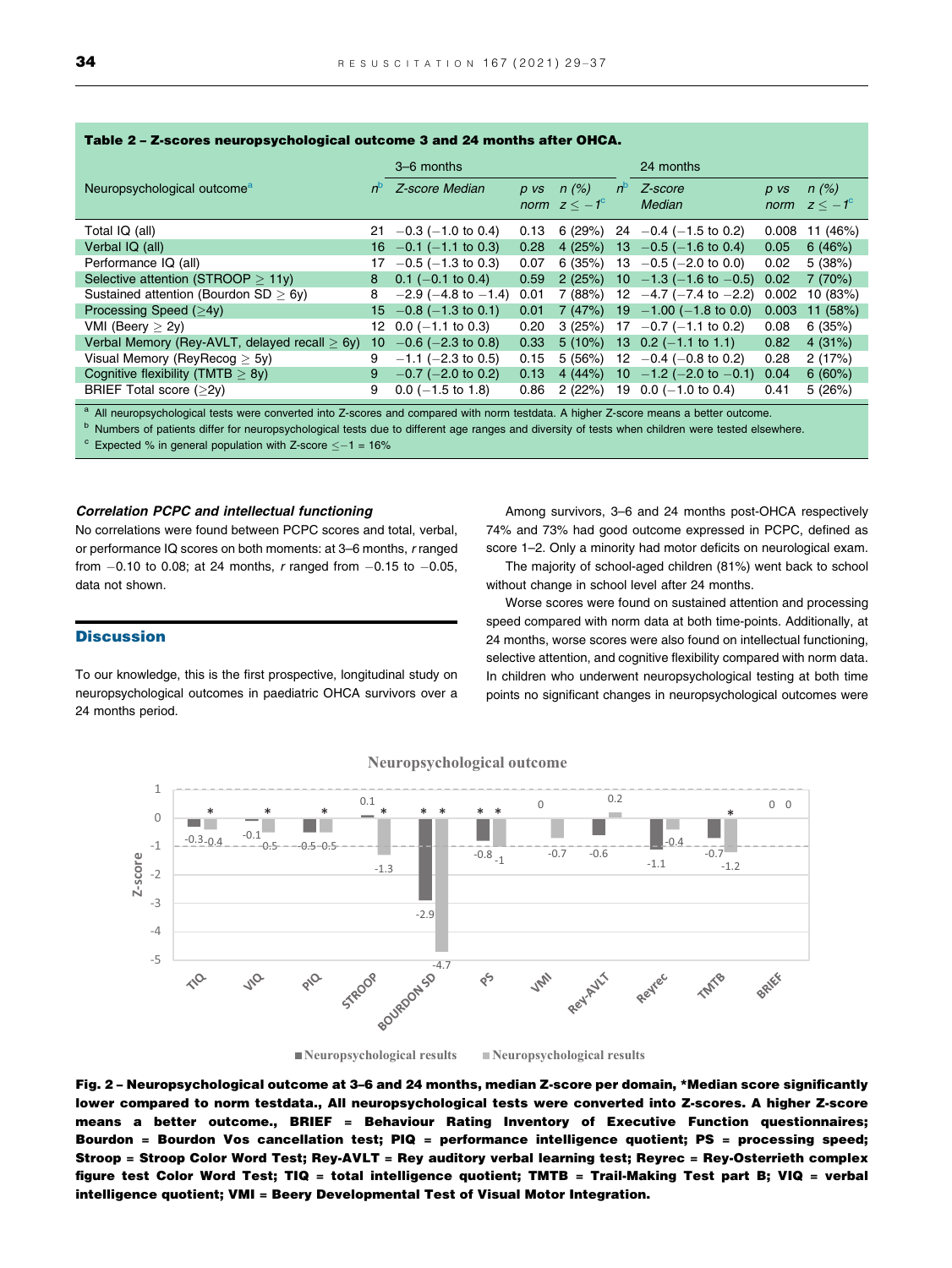<span id="page-6-0"></span>

Fig. 3 – Intelligence tests and its individual course over time. Every dot represents an individual patient. Connected line means repeated measurements for an individual patient, green: improvement over time, red: decline over time, black: no difference over time. Area between the horizontal dotted lines represents the age-appropriate scores (-1SD to +SD). Standard score: higher is better functioning (mean norm 100, SD15).

found over time. Intelligence scores of OHCA children did not correlate with their PCPC scores.

#### Functional outcomes

The finding that only a minority (around 15%) of our survivors showed motor deficits at neurological exam 3–6 and 24 months post-OHCA seems in contrast with the findings of the THAPCA trial that reported neurological impairments in 55% of children 1 year post-arrest<sup>[28](#page-8-0)</sup>. However, in the THAPCA trial these impairments were not only based on motor function but also on language production and comprehension, cognition and behaviour, making comparison with only motor deficits in our cohort difficult.

In our cohort, PCPC scores at hospital discharge (73% 1–2) were in line with those reported by previous research<sup>[1,6,12](#page-7-0)</sup>. Silverstein et al. showed that PCPC scores of paediatric OHCA survivors at hospital discharge significantly correlated with PCPC at 3 and 12 months $^{29}$ . Our findings at 3–6 and 24 months suggest the same since the percentage of patients with good outcome at discharge remained unchanged over time.

#### Neuropsychological outcomes

At 3–6 months a selection bias may have occurred because of a trend ( $p = 0.07$ ) towards more favourable PCPC scores in the neuropsychologically tested group compared with the non-tested group. Therefore the finding that OHCA children scored worse on sustained attention and processing speed and not on other outcomes at this time-point should be interpreted with caution.

At 24 months follow-up, OHCA children obtained worse intelligence scores compared to norms, which is consistent with outcomes of other paediatric post-CA studies<sup>11,12,30</sup>. Additionally, worse scores for attention, cognitive flexibility, and processing speed were detected. This was also found in the THAPCA trial in which both IHCA and OHCA survivors were tested one year after  $CA^{30}$  $CA^{30}$  $CA^{30}$ . This is remarkable, since there are differences between the present study and the THAPCA study. The THAPCA trial 1). Included IHCA and OHCA children when they were unresponsive and mechanically ven-

tilated after ROC, creating a population with possibly more severely affected children, 2). Included a fraction of eligible children presenting to the hospital (295/1355, 22%), 3). Had a different study design comparing the efficacy of therapeutic hypothermia with therapeutic normothermia, 4). Had a smaller inclusion period; 2009-2012 in THAPCA versus 2012-2017 in present study, and 5). The follow-up included a cross-sectional assessment moment at 1 year follow-up versus longitudinal follow-up over 2 years in the present study.

Lower intelligence scores were also found at 2 years follow-up in a large heterogeneous cohort of critically ill PICU survivors ( $n = 786$ ), implicating that critical illness itself has negative impact on intelligence<sup>31</sup>.

In those children who were assessed repeatedly, no significant changes were found in intelligence scores and neuropsychological outcomes over time. Unfortunately, the sample with repeated measures was small (median  $n = 5$  per domain) with a wide age range. This makes it difficult to draw definite conclusions.

Intelligence scores of OHCA children did not correlate with PCPC scores. Silverstein et al. found that PCPC scores were correlated with scores on the Vineland Adaptive Behavior Scales (VABS) $^{29}$ . However, their inclusion criteria and assessment method (parentreported versus objectively tested intellectual functioning) differed from our study, and it is not possible to compare the score of the VABS with tested intellectual functioning.

In conclusion, although the gross outcome during follow-up was favourable in our OHCA children, they do have cognitive deficits, making them cognitively vulnerable during development. What does this mean for the future of these children? Due to several factors, this is difficult to predict from our study: the median age in our cohort was 48 months at arrest, with a wide age range of 3 months up to 18 years. Besides, the longer-term impact and development of these cognitive vulnerabilities throughout their academic career and participation in daily life are still unclear. From follow-up studies in other children with vulnerable brains (e.g. with acquired brain injury after trauma or brain tumor treatment) we know that these children may grow into deficit over time<sup>32-35</sup>.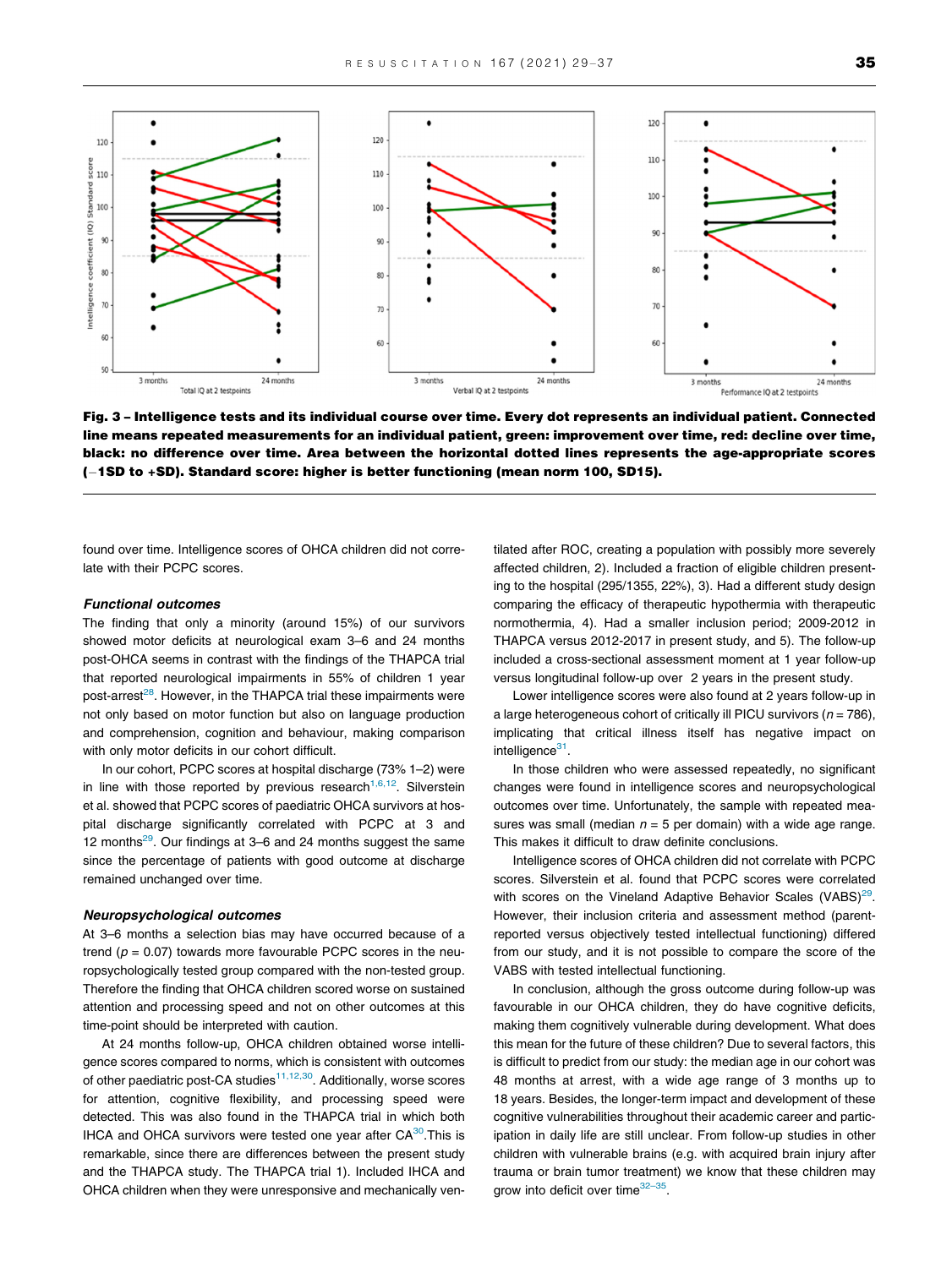#### <span id="page-7-0"></span>Strengths and limitations

Strength of our study is our representative study-population. Characteristics such as age, OHCA cause and distribution of sex are comparable with previous research $2,6$ . Furthermore, our cohort was homogeneous including solely OHCA survivors with a normal functioning pre-arrest with on-site visits at our outpatient clinic at standardised moments, including repeated neuropsychological testing up to 24 months after the OHCA event. Besides general intelligence scores, other more complex neuropsychological domains were assessed using validated, age-appropriate tests.

As to limitations, the relatively high percentage of good PCPC scores may reflect a selection bias due to the high amount of withdrawal of intensive care treatment of children with an expected poor neurological outcome<sup>[7](#page-8-0)</sup>.

Our cohort was small ( $n = 49$ ) with a wide age-range. Due to age limitations, most neuropsychological domains were only tested in older children. When children were tested repeatedly, test batteries were not always the same. In our patients SES was significantly lower than the general Dutch population, which might have influenced the neurocognitive outcome.

When we started the follow-up program, initially the loss to followup was high. This improved over time due to a more structured program. Due to these limitations, we were not able to find predictors for neurocognitive outcomes. We also did not include brain imaging as part of our standardised follow-up. Finally, in general OHCA children are offered structured rehabilitation or paramedical programs after discharge. When we started our follow-up program we initially didn't inquire about this routinely. This resulted in many missing data, therefore we did not include this aspect in our description of the study population.

# Future directions

Our findings underline the need for a standardised follow-up program (internationally) into adulthood as standard of care in OHCA survivors. In our opinion, this follow-up should include neurological and neuropsychological assessments; it should provide care by an educational psychologist to monitor these children during their development into adulthood and to provide parents a realistic view of the strengths and weakness in their child's intellectual functioning. Neuropsychological assessment should include intelligence scores, attention, processing speed, memory and executive functioning. Moreover, psychosocial functioning, quality of life and participation, may add useful information regarding functioning of OHCA children in daily life.Furthermore, to improve outcome, it is important to provide OHCA children and their families with resources and education after critical illness and PICU admission<sup>36</sup> . In 2021, a pediatric core outcome set for CA in children (P-COSCA) has been developed, with the purpose to avoid inconsistencies in research regarding outcome after pediatric  $CA^{37}$ . A core set of 5 outcomes was identified; survival, brain function, cognitive function, physical function, and basic daily life skills at different time points post-CA. Additionally, a scientific statement has been published recently describing many outcome domains after sudden CA, not only for the individuals themselves, but also for their care providers and community $38$ . We recommend that future research on outcome after CA should adhere to these scientific statements.

To answer the" growing into deficit" question, larger cohorts should be assessed into adulthood. One possible way to achieve this is to establish a long-term follow-up program within multicenter international collaborations like the Pediatric Resuscitation Quality Collaborative (PediRES-Q) $39$ .

# **Conclusions**

Outcome expressed in PCPC was good in the majority of paediatric OHCA survivors at 3–6 months and 24 months post-OHCA. Neuropsychological assessment showed adverse outcome at 3–6 and 24 months, in domains of attention and intelligence, although most children returned to their original school. PCPC scores were not associated with intelligence scores. Due to the relatively young age of our cohort, follow-up should continue over a longer life span in order to fully understand the long-term consequences and impact of OHCA in childhood.

# CRediT authorship contribution statement

Hunfeld: Conceptualization, Data curation, Formal analysis, Investigation, Methodology, Project administration, Resources, Software, Supervision, Validation, Visualization, Writing - original draft, Writing - review & editing. Dulfer: Data curation, Methodology, Formal analysis, Supervision, Writing review & editing. Rietman: Writing review & editing, Supervision, Methodology. Pangalila: Writing review & editing. van Gils-Frijters: Data curation, Writing review & editing. Catsman: Conceptualization, Supervision, Writing review & editing. Tibboel: Conceptualization, Supervision, Writing review & editing. Buysse: Conceptualization, Supervision, Methodology, Writing review & editing.

# Declaration of Competing Interest

The authors declare that they have no known competing financial interests or personal relationships that could have appeared to influence the work reported in this paper.

#### Acknowledgements

We would like to thank Robert van den Berg (resident neurology) for his much appreciated help with creating the figures.

# Appendix A. Supplementary material

Supplementary data to this article can be found online at [https://doi.](https://doi.org/10.1016/j.resuscitation.2021.07.043) [org/10.1016/j.resuscitation.2021.07.043](https://doi.org/10.1016/j.resuscitation.2021.07.043).

## REFERENCES

- 1. [Bardai A, Berdowski J, van der Werf C, et al. Incidence, causes, and](http://refhub.elsevier.com/S0300-9572(21)00303-8/h0005) [outcomes of out-of-hospital cardiac arrest in children a](http://refhub.elsevier.com/S0300-9572(21)00303-8/h0005) [comprehensive, prospective, population-based study in the](http://refhub.elsevier.com/S0300-9572(21)00303-8/h0005) [Netherlands. J Am Coll Cardiol 2011;57\(18\):1822–8.](http://refhub.elsevier.com/S0300-9572(21)00303-8/h0005)
- 2. [Moler FW, Donaldson AE, Meert K, et al. Multicenter cohort study of](http://refhub.elsevier.com/S0300-9572(21)00303-8/h0010) [out-of-hospital pediatric cardiac arrest. Crit Care Med 2011;39](http://refhub.elsevier.com/S0300-9572(21)00303-8/h0010)  $(1):141-9.$